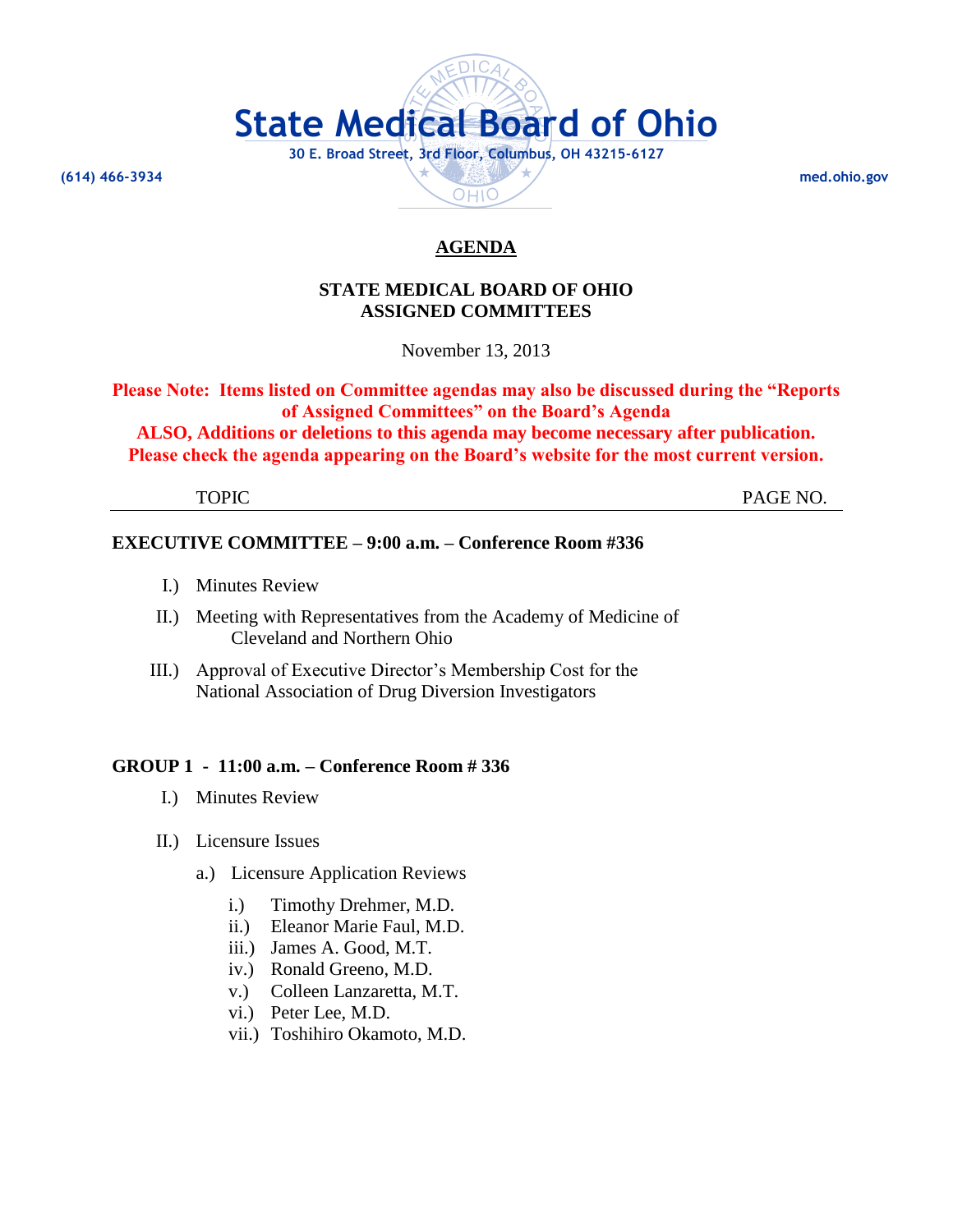- b.) Clinical Research Faculty Certificate Application Reviews
	- i.) Jingwei Zhang, M.D.
	- ii.) Hiromi Kako, M.D.
	- iii.) Mineto Kamada, M.D.
- c.) Requests for Good Cause Waivers for USMLE Attempt Limits
	- i.) Ritu Bakhru, M.D.
	- ii.) Mohammed Idris Zahoor, M.D.

# **GROUP 2 - 11:00 a.m. – Conference Room # 345**

- I.) Minutes Review
- II.) Physician Assistant Matters
	- a.) Physician Supervisory Plan and Physician Assistant Supervision Agreement Applications
		- i.) Janet Youngblood Higgins, M.D., Doctor's Urgent Care Offices
		- ii.) Syed Naqvi, M.D., Family Urgent Care
		- iii.) Jeffrey White, M.D., Urgent Care Specialists
- III.) Proposed Physician Assistant Legislation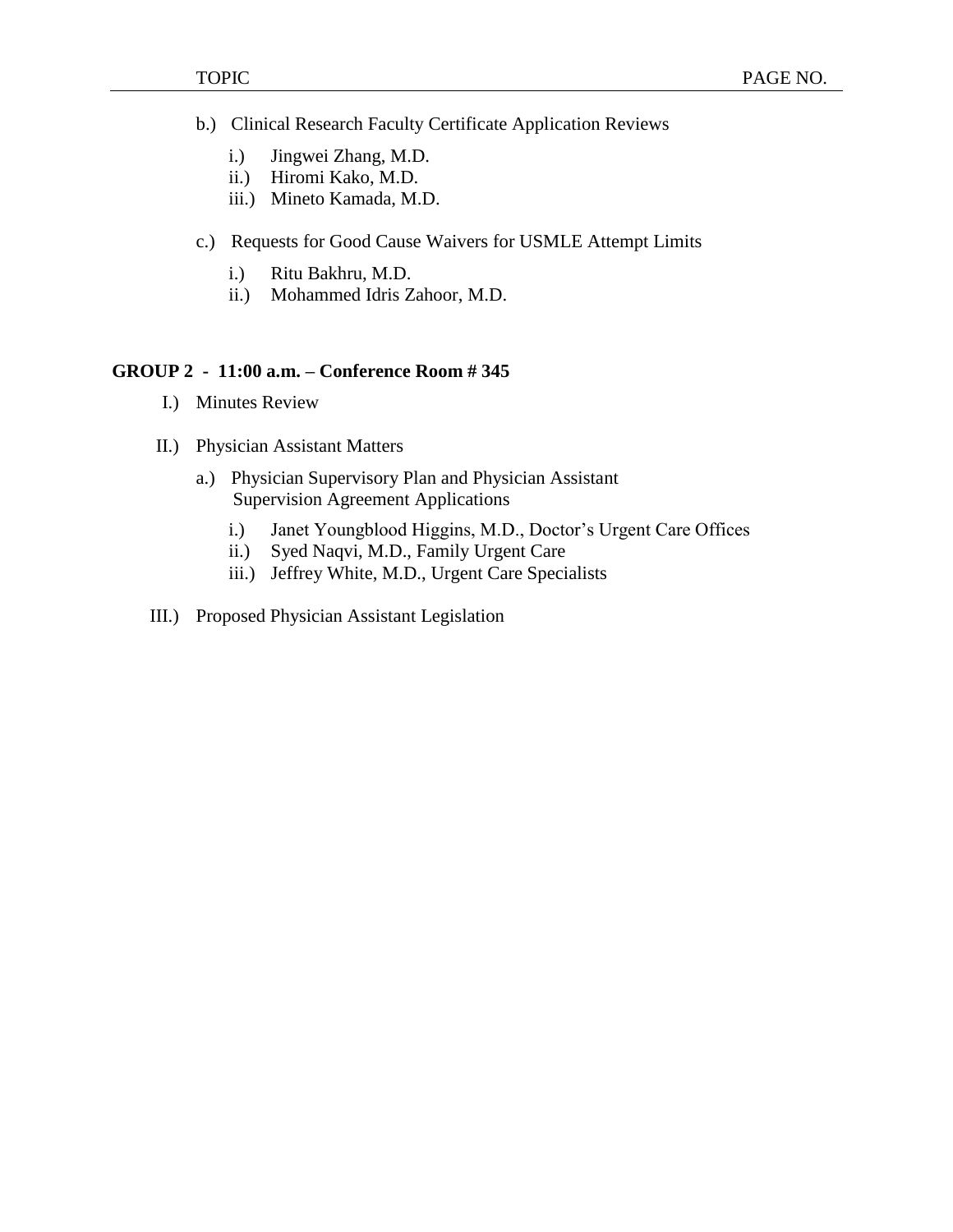

OHIO

James A. Rhodes State Office Tower Administrative Hearing Room 30 E. Broad St., Columbus, OH 43215, 3rd Floor November 13, 2013 1:00 p.m.

# **NOTE: Additions to this agenda may become necessary. Please check the agenda appearing on the Board's website for the most current version.**

TOPIC PAGE NO.

- I. ROLL CALL
- II. MINUTES REVIEW October 9-10, 2013 Meeting

## III. EXECUTIVE SESSION

## IV. APPLICANTS FOR LICENSURE

- a.) Physician Applicants
- b.) Physician Assistant Applicants
- c.) Massage Therapist applicants
- d.) Acupuncturist applicants
- e.) Anesthesiologist Assistants
- f.) Radiologist Assistants
- g.) Oriental Medicine Practitioner Applicants
- h.) Genetic Counselor Applicants
- i.) Limited Branch Schools

## V. REPORTS AND RECOMMENDATIONS

- a.) Stephen Michael Cardamone, D.O. (Powell, OH)
- b.) Walter Francis Finan, M.D. (Royal Oak, MI)
- c.) Yousuf Masood, M.D. (Saint Louis, MO)
- d.) Jarrod Eugene Miller, L.M.T. (Barberton, OH)
- e.) Edward W. Millunchick, M.D. (Chicago, IL)
- f.) Gareth J. Morris-Stiff, M.D. (Cardiff, Wales)
- g.) Anil Choudary Nalluri, M.D. (Canfield, OH)
- h.) Anthony Donald Zucco, D.O. (West Jefferson, OH)
- i.) Patrick Eugene Muffley, D.O. (Lewis Center, OH)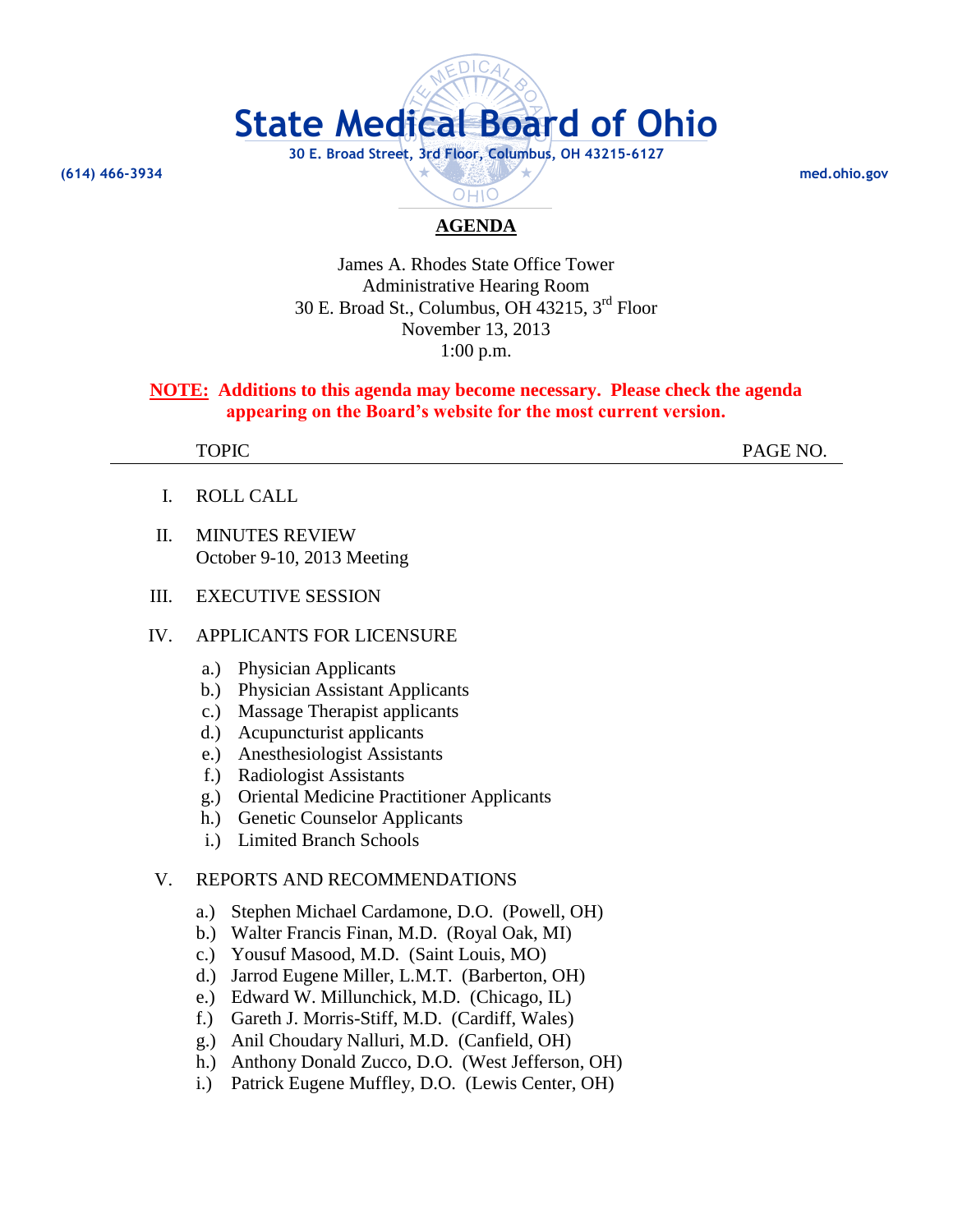# November 13, 2013 1:00 p.m. (Continued)

TOPIC PAGE NO.

## VI. PROPOSED FINDINGS AND PROPOSED ORDERS (None)

### VII. FINDINGS, ORDERS, AND JOURNAL ENTRIES

- a.) Jessica L. Denman, M.T. (Cortland, OH)
- b.) Darla Ann Schimpf, M.T. (Barberton, OH)
- c.) Robert Krishna Desai, M.D. (Westborough, MA)
- d.) Richard J. Lewis, M.D. (Bayside, NY)
- e.) Christopher S. Starr (Defiance, OH)
- f.) Chinelo Stella Ude, M.D. (Minneapolis, MN)

# VIII. CITATIONS, PROPOSED DENIALS, ORDERS OF SUMMARY SUSPENSION & NOTICES OF IMMEDIATE SUSPENSION

- IX. RATIFICATION OF SETTLEMENT AGREEMENTS
- X. RESTORATION REQUEST (None)
- XI. PROBATIONARY APPEARANCES

Ajay Bhatia, M.D. (Columbus, OH)

Dr. Bhatia is making his initial appearance before the Board pursuant to the terms of his August 14, 2013 Consent Agreement.

Raymond C. Gruenther, M.D. (Gahanna, OH)

Dr. Gruenther is making his initial appearance before the Board pursuant to the terms of his August 14, 2013 Consent Agreement.

Michele Hanlon, M.T. (Cincinnati, OH)

Ms. Hanlon is making her initial appearance before the Board pursuant to the terms of her June 12, 2013 Consent Agreement.

Juliana J. Oak, M.D. (Cleveland, OH)

Dr. Oak is making her initial appearance before the Board pursuant to the terms of her August 14, 2013 Consent Agreement.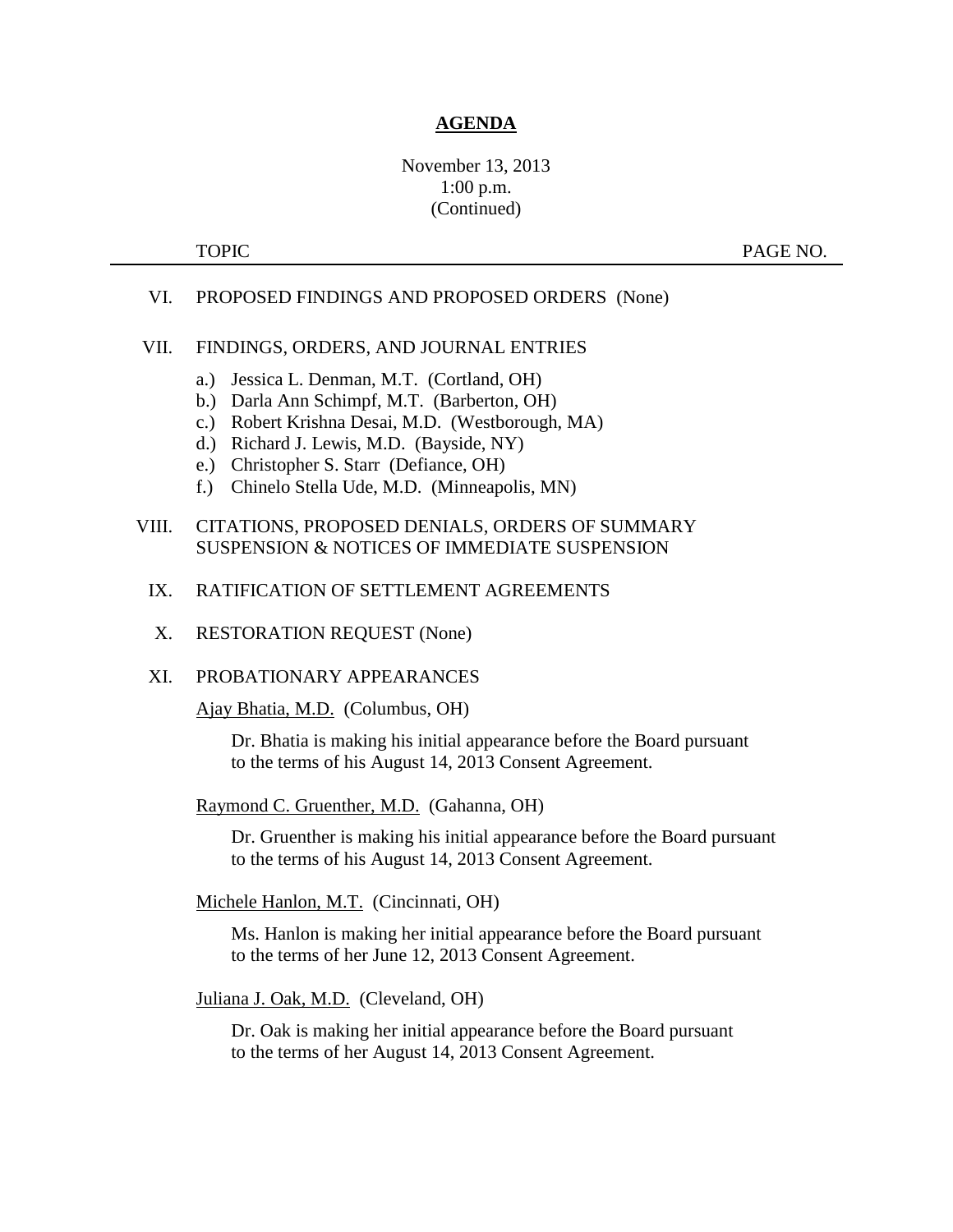# November 13, 2013 1:00 p.m. (Continued)

TOPIC PAGE NO.

#### XI. PROBATIONARY APPEARANCES (con't)

### Bernard J. Rose, M.D. (Kettering, OH)

Dr. Rose is making his initial appearance before the Board pursuant to the terms of his September 12, 2013 Consent Agreement. Dr. Rose is also requesting approval of Douglas A. Songer, M.D., to serve as the treating psychiatrist.

#### Jessica Marie Soto, M.T. (Ottawa, OH)

Ms. Soto is making her initial appearance before the Board pursuant to the terms of the Board's Order of February 14, 2013. Ms. Soto is also requesting approval of an ethics course tailored by Donna F. Homenko, Ph.D.

### Alvaro D. Waissbluth, M.D. (Middletown, OH)

Dr. Waisbluth is making his initial appearance before the Board pursuant to the terms of his August 14, 2013 Consent Agreement.

#### Lisa Ann West, D.O. (Maumee, OH)

Dr. West is making her initial appearance before the Board pursuant to the terms of her September 12, 2013 Consent Agreement. Dr. West is also requesting approval of Susan L. Lowell, L.I.S.W., to conduct the mental health treatment, and approval of Carlos G. Lowell, D.O., to serve as the supervising mental health professional.

## **CONSENT AGENDA**

## XII. PROBATIONARY REPORTS

- a.) Mark D. Baldwin, D.O. (Columbus, OH)
- b.) Joseph E. Baus, M.D. (New Philadelphia, OH)
- c.) Gregory M. Beddell, M.D. (Akron, OH)
- d.) James E. Breidenstein, D.O. (Cincinnati, OH)
- e.) Cynthia Lynn Brown, M.D. (Avon, OH)
- f.) Regis P. Burlas, D.O. (Massillon, OH)
- g.) Carolyn A. Chambers, M.D. (Mansfield, OH)
- h.) Jackson L. J. Flanigan, M.D. (Cambridge, OH)
- i.) Jennifer J. Furin, M.D. (Strongsville, OH)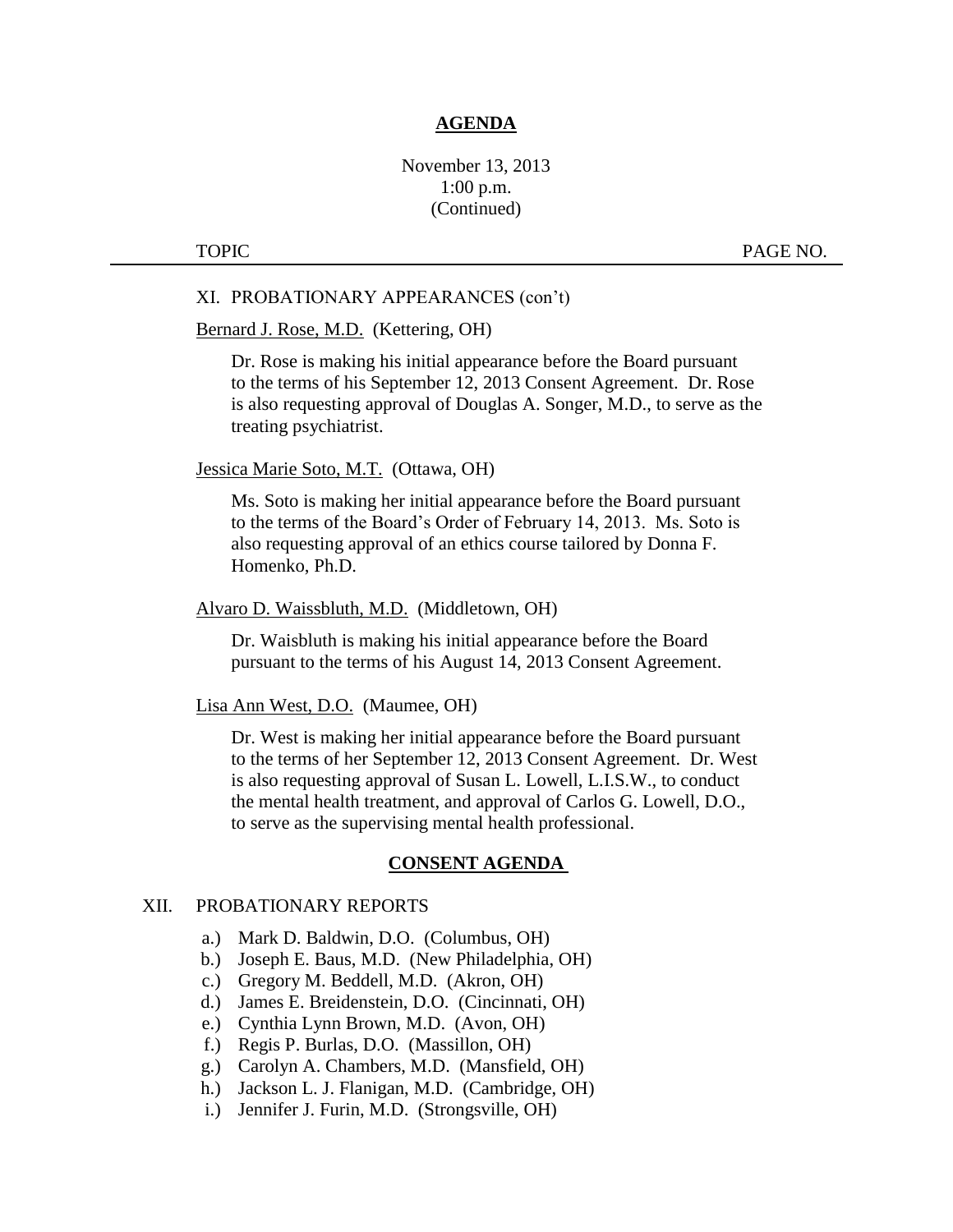# November 13, 2013 1:00 p.m. (Continued)

TOPIC PAGE NO.

# XII. PROBATIONARY REPORTS (con't)

- j.) Julian A .Gordon, M.D. (Beachwood, OH)
- k.) George D. Griffin, III, M.D. (Cincinnati, OH)
- l.) Michael S. Grinblatt, M.D. (Beachwood, OH)
- m.) Elizabeth J. (Martin) Gross, P.A. (Columbus, OH)
- n.) Marjorie M. Haas, M.D. (Lebanon, OH)
- o.) Jonathan L. Haimes, M.D. (Columbus, OH)
- p.) John Thomas Hibler, D.O. (Columbus, OH)
- q.) Josh U. Hill, P.A. (Burlington, KY)
- r.) Martin R. Hobowsky, D.O. (South Charleston, OH)
- s.) Jerome D. Homish, D.O. (Athens, OH)
- t.) Ralph Arden Hugunin, M.D. (Delaware, OH)
- u.) Greogry Gene Johnson,M.D. (Perrysburg, OH)
- v.) James M. Kemper, D.O. (Cincinnati, OH)
- w.) William B. Kerek, M.D. (Canton, OH)
- x.) Thomas D. Kramer, Jr., M.D. (Rocky River, OH)
- y.) Elizabeth B. Lottes, D.O. (Columbus, OH)
- z.) Anna M. Marcinow, M.D. (Columbus, OH)
- aa.) Bruce J. Merkin, M.D. (Copley, OH)
- bb.) Wendy A. Millis, M.D. (Clyde, OH)
- cc.) Kimberly M. Nemeth, D.O. (Streetsboro, OH)
- dd.) Michael J. Palma, M.D. (Seaford, NY)
- ee.) Parag Patel, M.D. (Erlanger, KY)
- ff.) Sheila S. Paul, D.O. (Bentleyville, OH)
- gg.) Sudhir S. Polisetty, M.D. (New Albany, IN)
- hh.) Chris Allen Rhoades, M.D. (Upper Arlington, OH)
- ii.) Richard J. Shramo, D.P.M. (Columbus, OH)
- jj.) Rick Skibicki, M.D. (Findlay, OH)
- kk.) Jeffery L. Stambough, M.D. (Cincinnati, OH)
- ll.) Robert C. Turner, M.D. (Columbus, OH)
- mm.) Johanna W. Wasen, L.M.T. (Cincinnati, OH)
- nn.) Bradley R. Wolf, M.D. (Morrow, OH)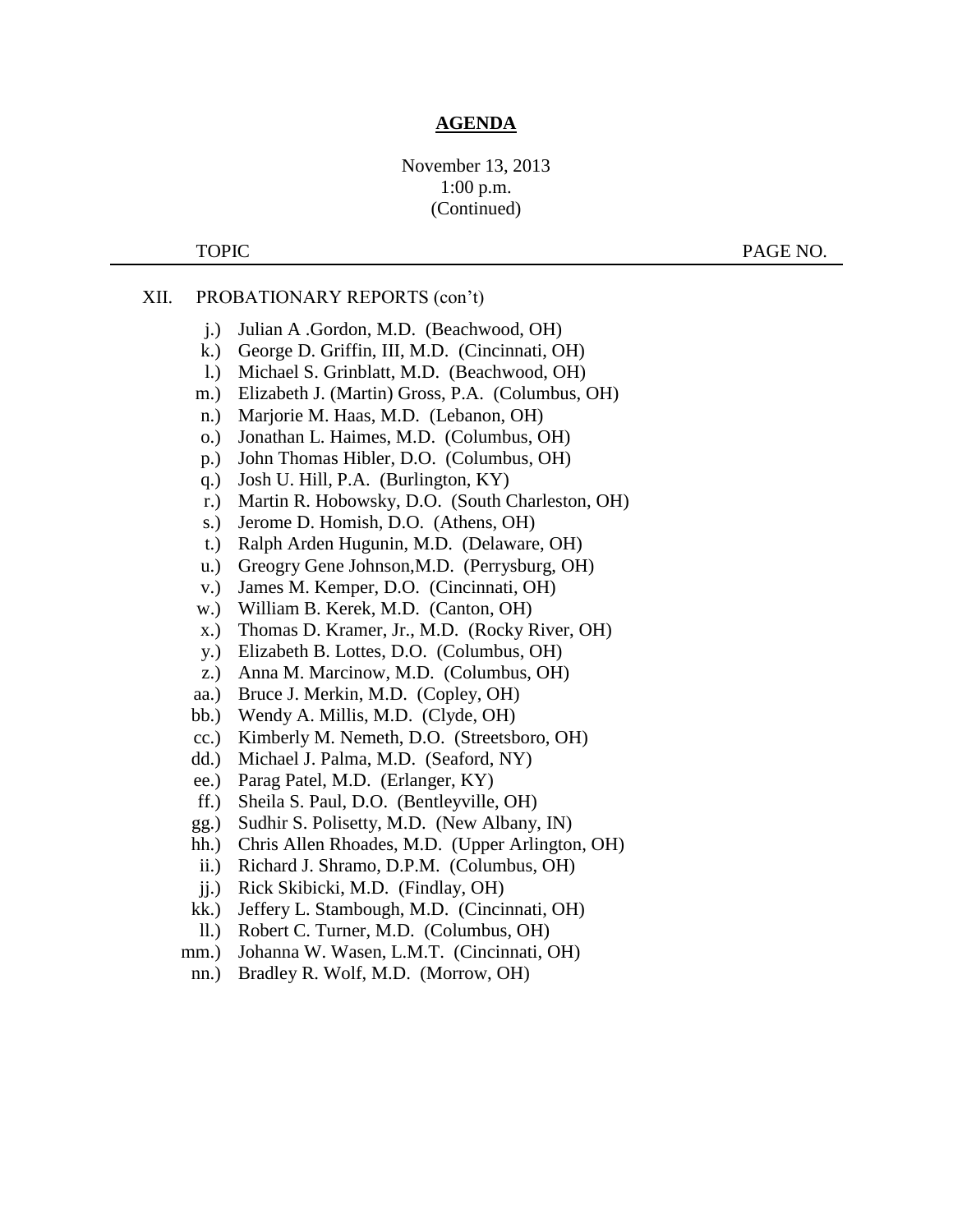# November 13, 2013 1:00 p.m. (Continued)

TOPIC PAGE NO.

## XIII. PROBATIONARY REQUESTS (\* recommendation differs from request)

- a.) Mohammad A. Adas, M.D. (Perrysburg, OH)
- b.) Nicholas A. Atanasoff, D.O. (Boardman, OH)
- c.) Michael T. Bangert, M.D. (Olmsted Falls, OH)
- d.) Edwin T. Strong Brott, M.D. (Cincinnati, OH)
- e.) Paul E. Duncan, M.D. (Union, OH)
- f.) Gary Allan Dunlap, D.O. (Dayton, OH)
- g.) Lynne A. Eaton, M.D. (Powell, OH)
- h.) \*Rebecca E. Johnson, M.D. (Westlake, OH)
- i.) Kavita A. Kang, D.O. (Cincinnati, OH)
- j.) \*Adam G. Mace, M.D. (Cleveland, OH)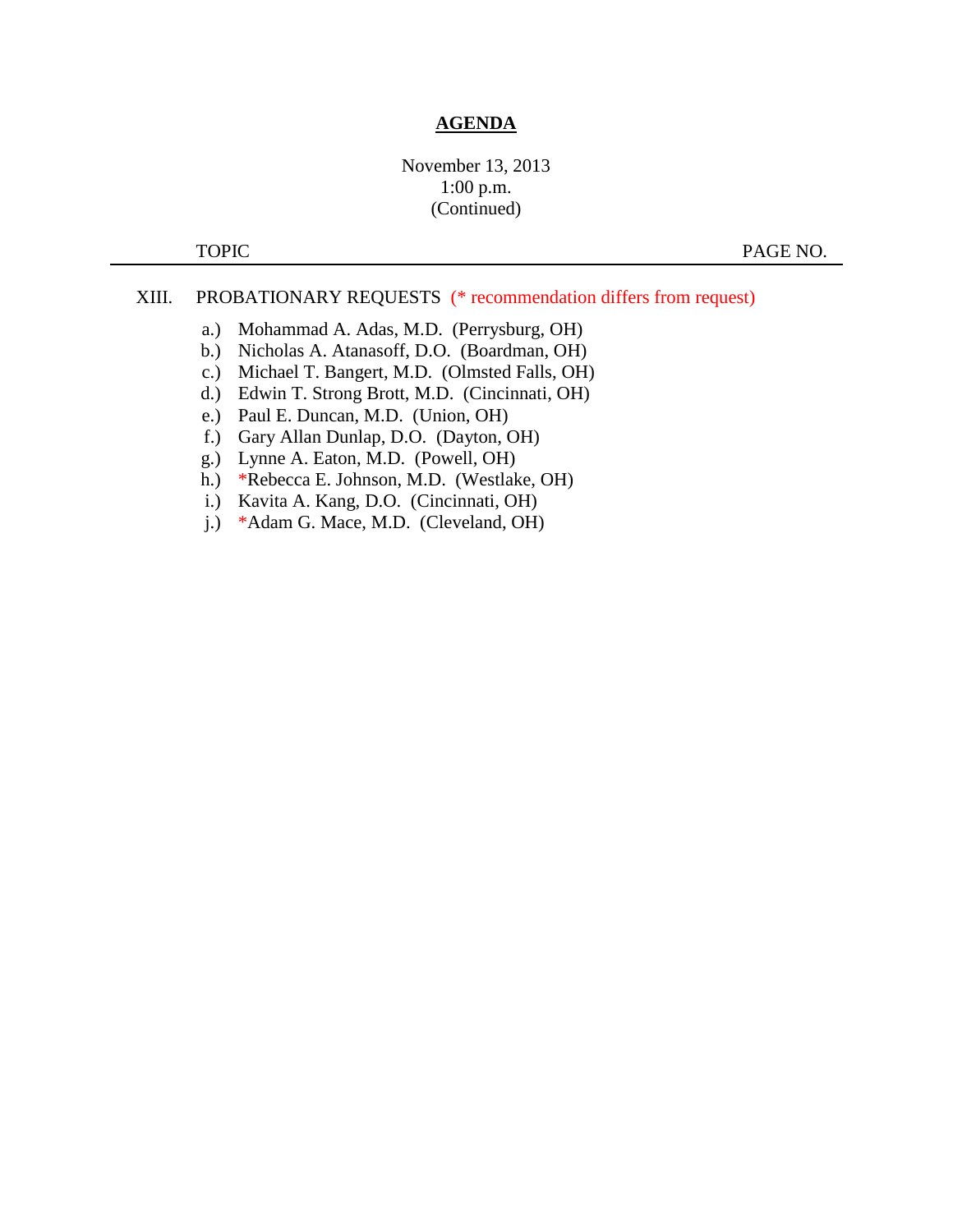November 13, 2013 1:00 p.m. (Continued)

TOPIC PAGE NO.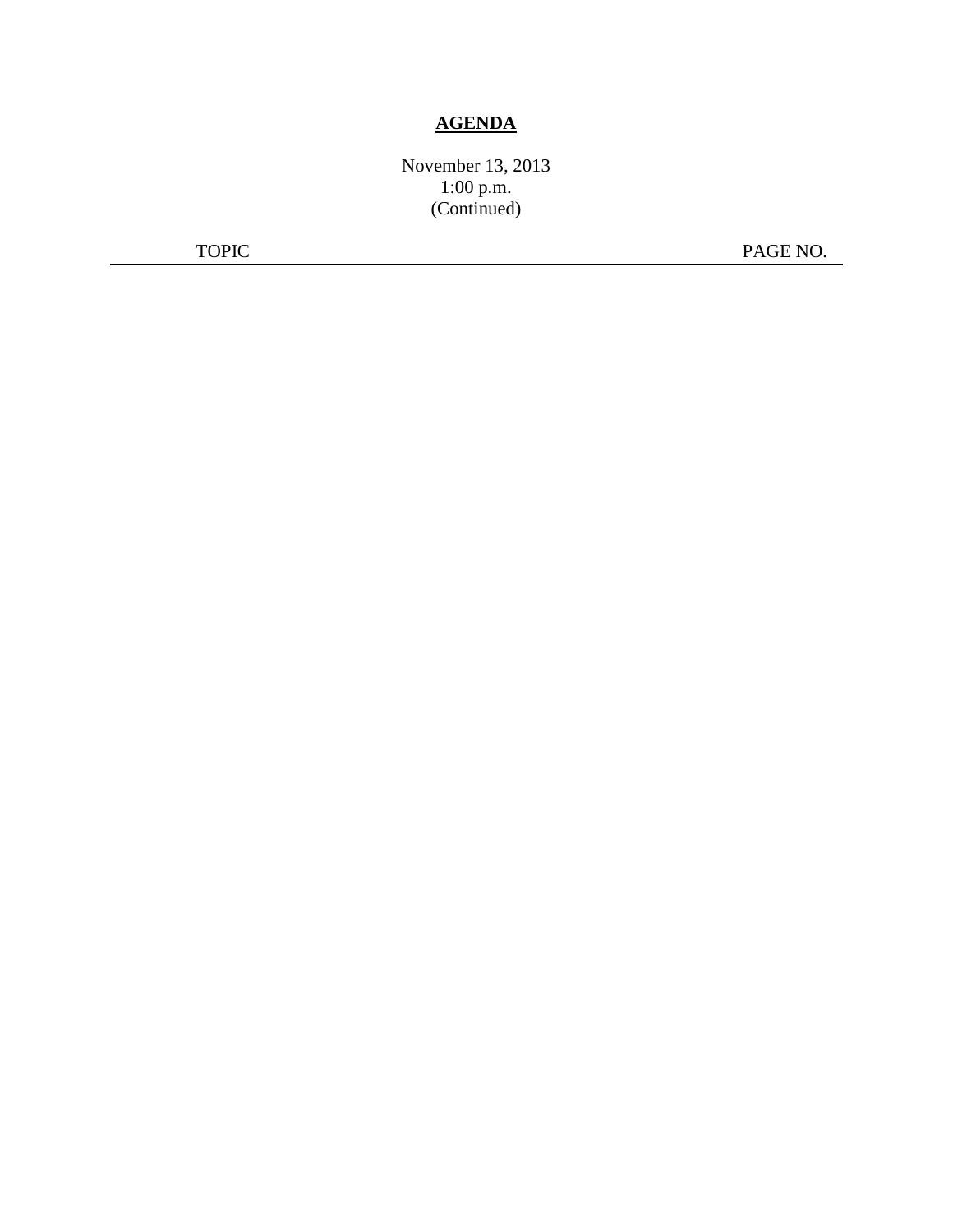

**(614) 466-3934 med.ohio.gov**

# **AGENDA**

# JAMES A. RHODES STATE OFFICE TOWER ADMINISTRATIVE HEARING ROOM 30 E. BROAD ST., COLUMBUS, OH 43215, 3rd Floor November 14, 2013 8:00 a.m.

TOPIC PAGE NO.

- I. ROLL CALL
- II. PROPOSED BOARD MEETING DATES FOR 2015
- III. ADMINISTRATIVE REPORT
- IV. REPORTS BY ASSIGNED COMMITTEES

# **Executive Committee**

Approval of Executive Director's Membership Cost for the National Association of Drug Diversion Investigators

Discussion of Meeting with Representatives of The Academy of Medicine of Cleveland and Northern Ohio

# **Group 1**

Licensure Application Reviews

- a.) Timothy Drehmer, M.D.
- b.) Eleanor Marie Faul, M.D.
- c.) James A. Good, M.T.
- d.) Ronald Greeno, M.D.
- e.) Colleen Lanzaretta, M.T.
- f.) Peter Lee, M.D.
- g.) Toshihiro Okomoto, M.D.

Clinical Research Faculty Certificate Application Review

- a.) Jingwei Zhang, M.D.
- b.) Hiromi Kako, M.D.
- c.) Mineto Kamada, M.D.